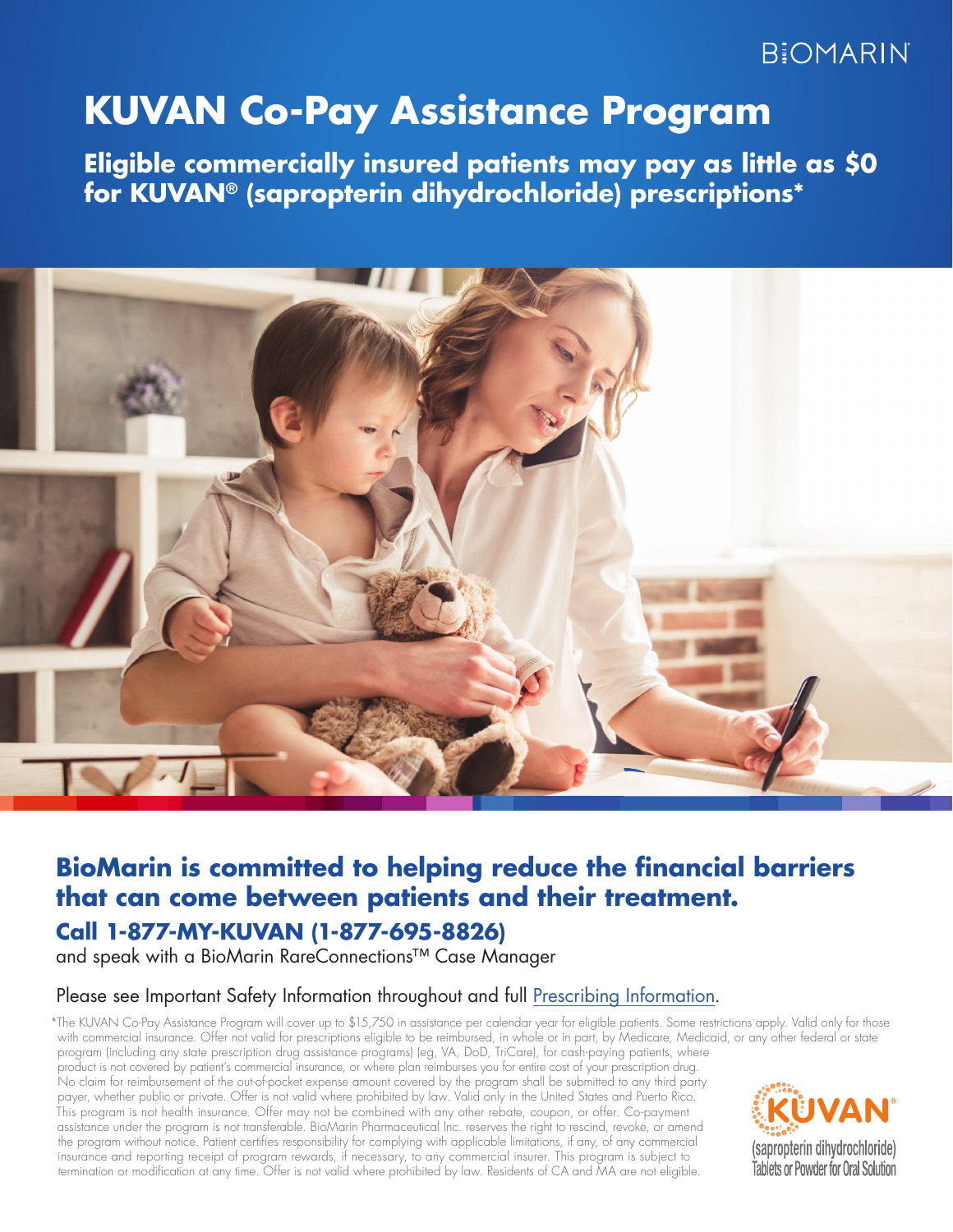# **\$0 co-pay for KUVAN prescriptions\***

**Co-pay assistance for patients with commercial insurance taking KUVAN® (sapropterin dihydrochloride)**

The KUVAN Co-Pay Assistance Program covers all co-pay costs related to your KUVAN prescription, up to the annual maximum, for as long as the patient remains on therapy and eligible for the program. This program is subject to termination or modification at any time.

## **Pre-registration has begun**

Patients currently taking KUVAN are being made aware that they may be eligible to participate. To determine eligibility, patients should **call 1-877-MY-KUVAN (1-877-695-8826)** and speak with a BioMarin RareConnections™ Case Manager.



## Please see Important Safety Information throughout and full [Prescribing Information](http://kuvan.com/wp-content/file/KUVAN_Prescribing_Information1.pdf).

\*The KUVAN Co-Pay Assistance Program will cover up to \$15,750 in assistance per calendar year for eligible patients. Some restrictions apply. Valid only for those with commercial insurance. Offer not valid for prescriptions eligible to be reimbursed, in whole or in part, by Medicare, Medicaid, or any other federal or state program (including any state prescription drug assistance programs) (eg, VA, DoD, TriCare), for cash-paying patients, where product is not covered by patient's commercial insurance, or where plan reimburses you for entire cost of your prescription drug. No claim for reimbursement of the out-of-pocket expense amount covered by the program shall be submitted to any third party payer, whether public or private. Offer is not valid where prohibited by law. Valid only in the United States and Puerto Rico. This program is not health insurance. Offer may not be combined with any other rebate, coupon, or offer. Co-payment assistance under the program is not transferable. BioMarin Pharmaceutical Inc. reserves the right to rescind, revoke, or amend the program without notice. Patient certifies responsibility for complying with applicable limitations, if any, of any commercial insurance and reporting receipt of program rewards, if necessary, to any commercial insurer. This program is subject to termination or modification at any time. Offer is not valid where prohibited by law. Residents of CA and MA are not eligible.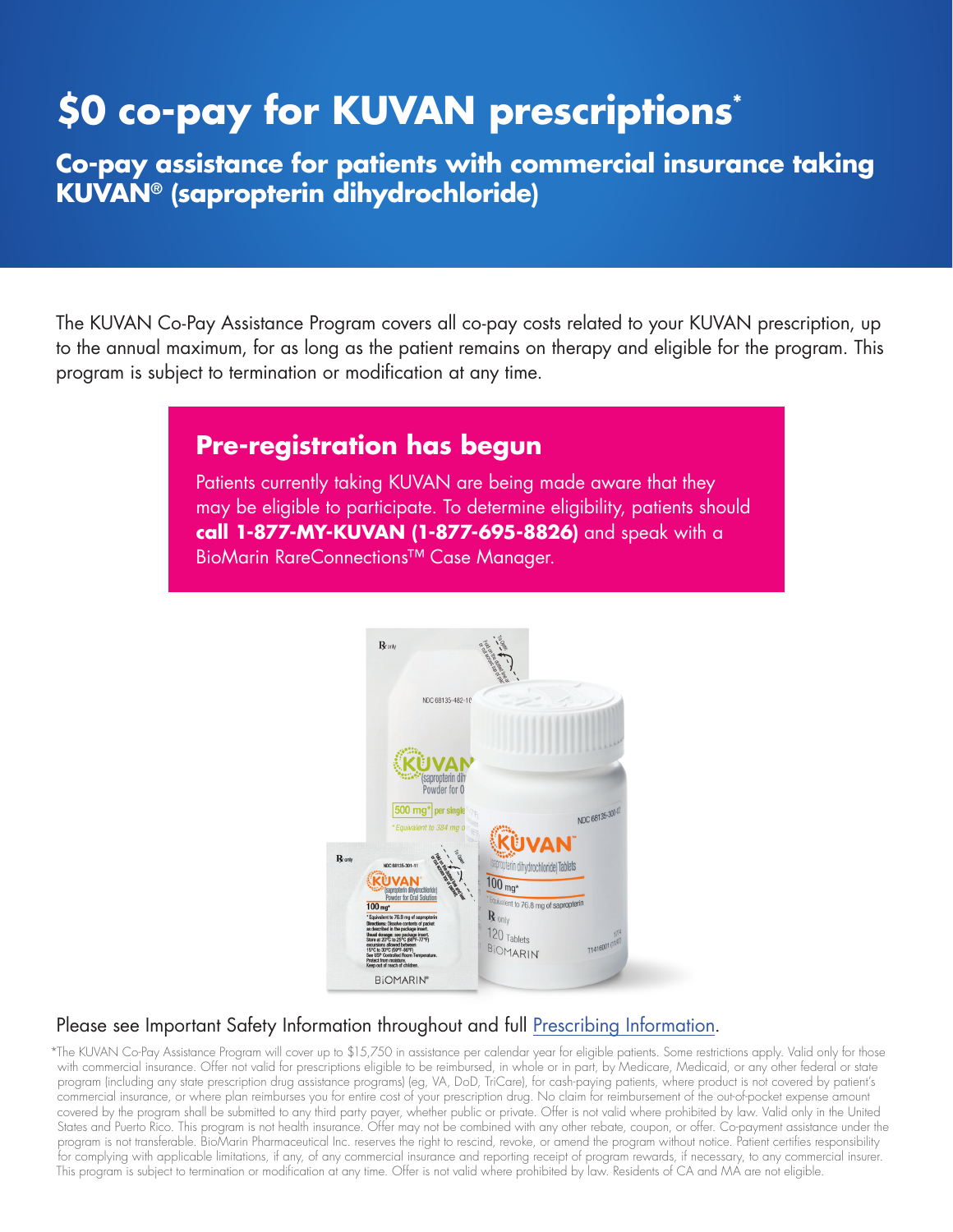# **About the KUVAN® (sapropterin dihydrochloride) Co-Pay Assistance Program**

#### **The program covers:**

- Drug co-pays for KUVAN prescriptions for eligible commercially insured patients
- Up to a maximum of \$15,750 in assistance per year for KUVAN prescription drug co-pay costs

### **The patient is responsible for:**

• Any additional co-pay costs that exceed the annual program assistance limit

#### **The program will not cover:**

- Any out-of-pocket expenses for KUVAN beyond the \$15,750 annual maximum benefit
- Products that are not offered by BioMarin
- **Insurance premiums**
- Transportation costs for clinic visits
- Co-pays related to clinic visits or lab tests

#### **To be eligible, patients must:**

- Have a KUVAN prescription for an FDA-approved indication
- Have commercial insurance and not be eligible for reimbursement under a federal or state program
- Live in the United States or Puerto Rico

Additional eligibility may apply. Please see below for details.\*

## **To determine eligibility and enroll:**

• Visit B[ioMarin RareConnections](https://www.biomarin-rareconnections.com/kuvan/co-pay-assistance/) or call 1-877-MY-KUVAN (1-877-695-8826)

### Please see Important Safety Information throughout and full [Prescribing Information](http://kuvan.com/wp-content/file/KUVAN_Prescribing_Information1.pdf).

\*The KUVAN Co-Pay Assistance Program will cover up to \$15,750 in assistance per calendar year for eligible patients. Some restrictions apply. Valid only for those with commercial insurance. Offer not valid for prescriptions eligible to be reimbursed, in whole or in part, by Medicare, Medicaid, or any other federal or state program (including any state prescription drug assistance programs) (eg, VA, DoD, TriCare), for cash-paying patients, where product is not covered by patient's commercial insurance, or where plan reimburses you for entire cost of your prescription drug. No claim for reimbursement of the out-of-pocket expense amount covered by the program shall be submitted to any third party payer, whether public or private. Offer is not valid where prohibited by law. Valid only in the United States and Puerto Rico. This program is not health insurance. Offer may not be combined with any other rebate, coupon, or offer. Co-payment assistance under the program is not transferable. BioMarin Pharmaceutical Inc. reserves the right to rescind, revoke, or amend the program without notice. Patient certifies responsibility for complying with applicable limitations, if any, of any commercial insurance and reporting receipt of program rewards, if necessary, to any commercial insurer. This program is subject to termination or modification at any time. Offer is not valid where prohibited by law. Residents of CA and MA are not eligible.